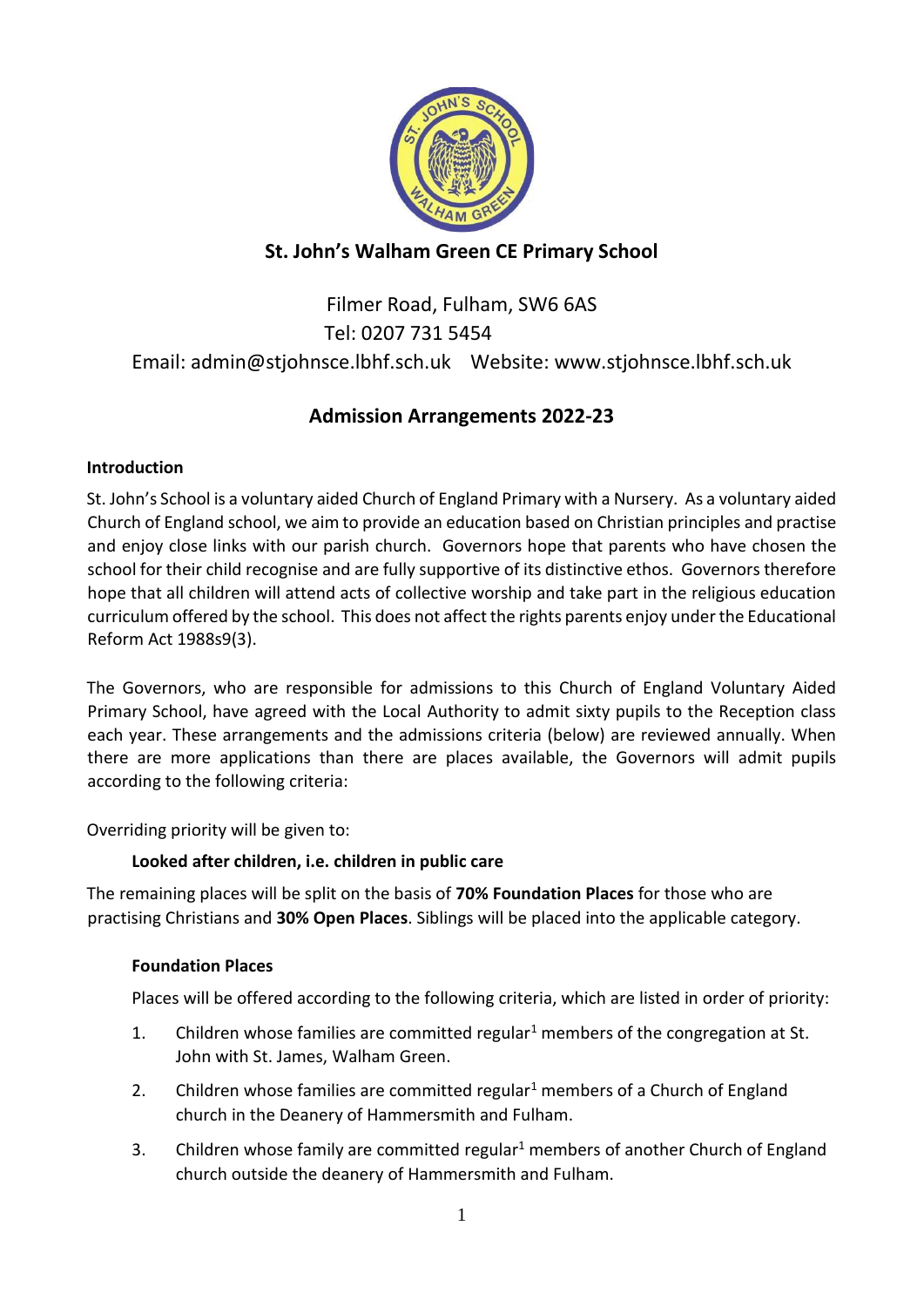4. Children who are regular members<sup>2</sup> of another Christian denomination<sup>3</sup> and who live within a mile of the school.

*The school will seek a reference from the applicant's parish priest or minister by parent(s) completing a Supplementary Information Form. In each category, priority will be given to children with a sibling already attending the school.*

Once the Foundation places have been filled, all remaining applications are considered Open places.

### **Open Places**

Places will be offered according to the following criteria, which are listed in order of priority:

- 1. Siblings of children who will be on roll at the time of attendance.
- 2. Children living nearest the school measured by the straight-line distance from home to school.

#### **Notes:**

Should there be vacancies in either category the places will be filled in order from the other category.

- 1 By 'regular' we mean a minimum of twice a month for 18 months.
- 2 By 'members' in category 4, we mean membership conferred by baptism (or dedication in churches that do not practise infant baptism).
- 3 By 'another Christian denomination' we mean those who are members of or affiliated to *Churches together in Britain and Ireland* (CTBI) or the Evangelical Alliance.

#### **'Sibling'**

For the purposes of this policy the word 'sibling' is defined as brother or sister, half brother or sister, stepbrother or sister or foster child. The child must be living with the same parent/carer at the same address as the child already at St John's School*.* The older child must still be attending the school when the younger sibling joins the school.

#### **Tie-breaker**

In the event of there being insufficient vacancies to admit all applicants in any of the categories listed above, priority will be given to children whose parents/legal guardians' residential address is the shortest distance from the school's main entrance in Filmer Road, when measured in a straight line.

#### **Waiting list**

A waiting list will be kept in order under each category. Late applications and those made midyear will be placed on the list according to the above criteria. Places will be filled from the appropriate category.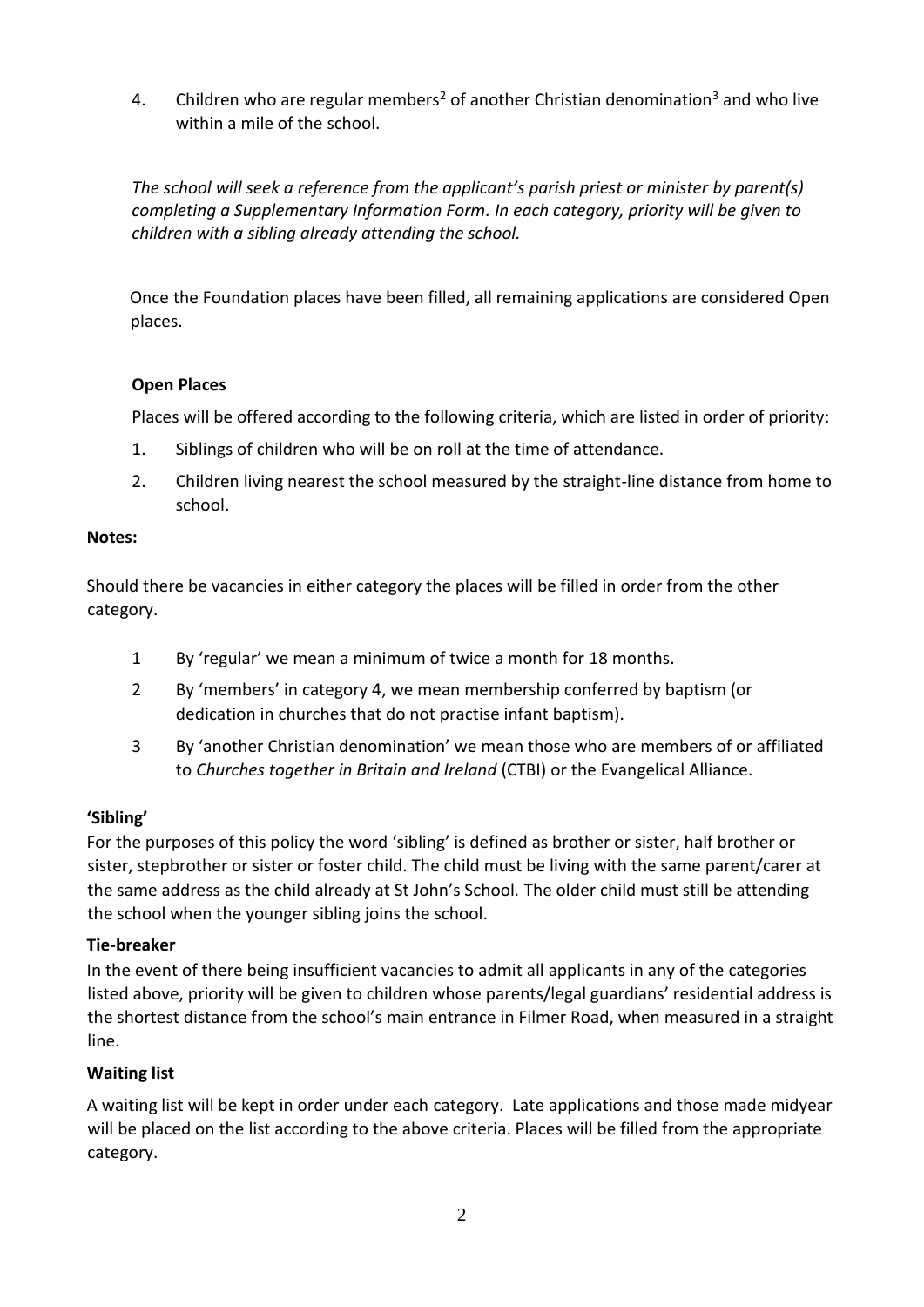#### **In addition**

Parents/carers applying under Foundation places will need to fill in a Supplementary Form to ensure the School has the requisite information to apply the Admissions Criteria*.* Failure to fill in the Supplementary Form may affect priority afforded to the application. Supplementary Forms will be distributed by the School and must be returned to the School Office by the stipulated date.

#### **Change of Address**

Applicants are obliged to inform the LA and the School immediately of a change of address. Failure to do so may result in the withdrawal of a place.

#### **False or withheld information**

The Governors reserve the right not to make an offer, or may seek to withdraw an offer of a place to any child whose parents have supplied false information or withheld information on the Common Application or Supplementary Information Forms.

#### **Applicants currently in Nursery**

A place in the Nursery does not guarantee a subsequent place in the Reception class. Parents of children who are admitted for nursery education will still need to apply for a place at the School if they wish their child to transfer to Reception.

#### **Right of appeal**

If you are unsuccessful you may ask us for the reasons for the refusal of a place. These reasons will be related to the oversubscription criteria listed in the policy and you will have the right of appeal to an independent panel. Should you wish to appeal please contact the school as soon as possible for an appeal form on which you must list your reasons for making an appeal. Appeals must be submitted by

#### **Fair Access**

The school is committed to taking its fair share of children who are vulnerable and/or hard to place, as set out in locally agreed protocols. Accordingly, outside the normal admissions round, the Governing Body is empowered to give absolute priority to a child where admission is requested under any local protocol that has been agreed by both the Governing Body and the Diocese for the current school year. The Governing Body has this power even when admitting the child would mean exceeding the published admission number.

#### **Pupils with an Education, Health and Care Plan (EHC)**

The admission of pupils with an Education Health and Care Plan (EHC) is dealt with by a completely separate procedure. Details of this separate procedure are set out in the Special Educational Needs Code of Practice. If your child has an EHC Plan you must contact your Local Authority SEN officer.

#### **Reception year deferred entry**

Applicants may defer entry to school up until statutory school age i.e. the first day of term following the child's fifth birthday. Application is made in the usual way and then the deferral is requested. The place will then be held until the first day of the spring or summer term as